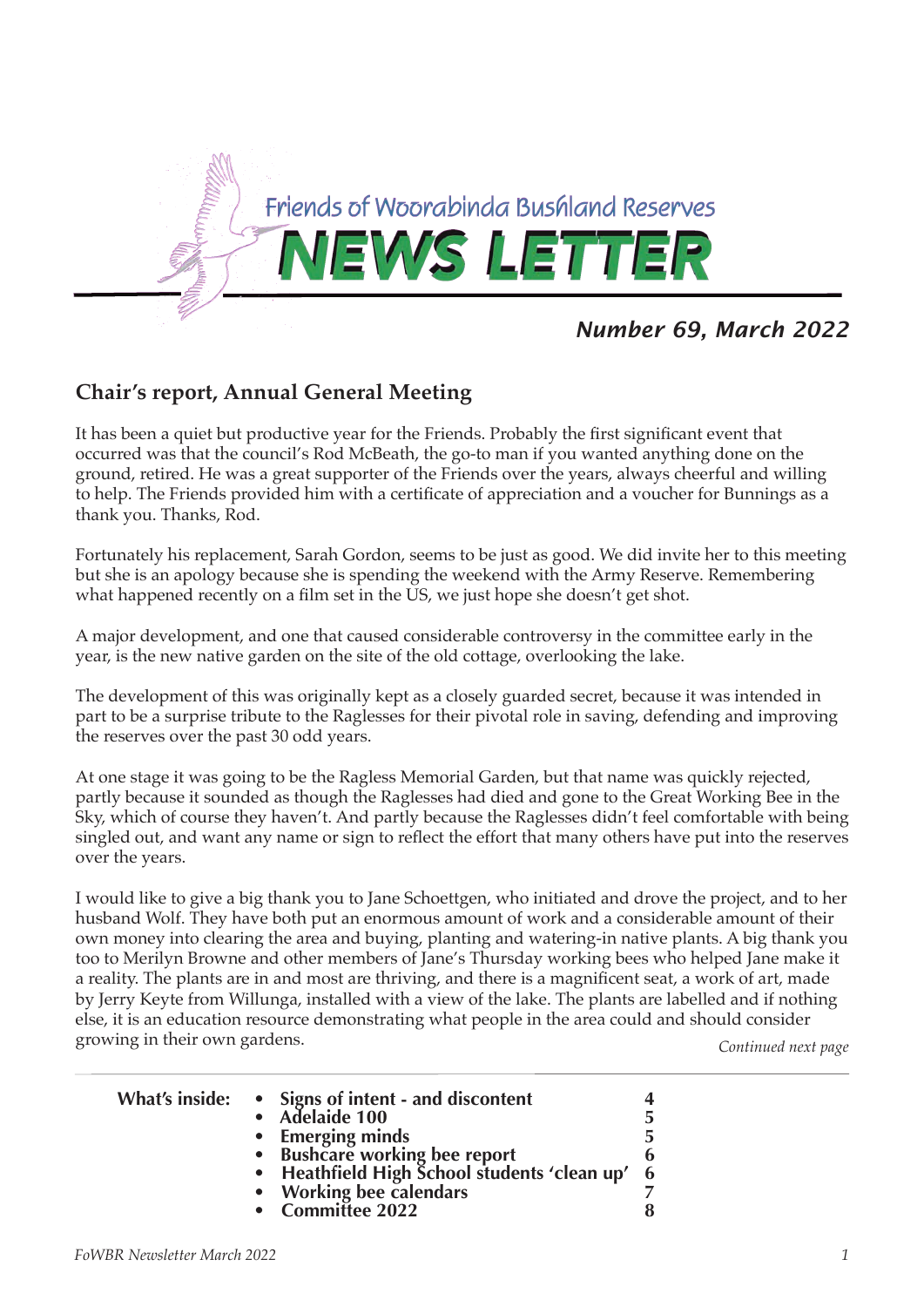## **Chair's report, continued**

There was a fear that the garden would divert time and effort away from Jane's regular Thursday working bees, but this has not happened.

Another big achievement is the new interpretive sign which we have just unveiled. The council not only set aside \$10,000 for the new sign, but basically handed the entire project over to the Friends. In effect we were given a blank canvas and \$10,000 of ratepayers' money and were trusted to spend it wisely, stay within budget and on time, and produce something at the end that everyone could admire and be proud of. Many thanks to Steve Brooks, who was instrumental in organising the money and who had kept his faith that we could do the job.

We set up a sub committee, initially comprising Janet Pedler, David Ragless and Merilyn Browne, and I also got involved towards the end. It was Janet who came up with the initial concept and spent many hours detailing the design. However, she said at the start that she did not have the equipment or the technical skill to realise her vision, so on her recommendation we selected Mango Chutney to do the actual production.

The subcommittee did make some relatively minor adjustments to Janet's original work, mainly reducing the number of words somewhat and adding a key to the illustrations but the finished result is almost entirely Janet's work and something of which she can be justifiably proud. It's a pity she has had to be an apology tonight.

Speaking of signs, many of you will have noticed that the wooden Koala Green sign, which had deteriorated badly, has been renewed. Thanks to Jan Walker for organising that.

Still on signs, I have been promised that, after many years of pushing by the Friends, signs will be installed to guide CFS trucks to the fire tracks in the reserves. The council's Andrew Kirkley has assured me that they will be in place before the start of the fire season, that is, within the next 18 days. Fingers crossed!

One of the fire tracks in Stirling Park was blocked when a large gum fell over in one of the recent storms, but that was dealt with very efficiently by Sarah Gordon as soon as she was notified of it. Thanks, Sarah. Try to not get shot this weekend.

Apart from his help over the interpretive sign, I would like to give a general thanks to the Council's Biodiversity Officer, Open Space, Steve Brooks. He has again been a great support throughout the year, has provided monthly council reports to our committee and attended many of our meetings in person, as well as liaising on the ground with Phil, Bob and David over grants and work being done by contractors and conservation volunteers. Thanks Steve.

One example of where he has been a great help is our successful application for a grant to clear the willows which are choking the creek. The government is giving us \$5,000, the council is matching that with another \$5,000 and Steve Berry and his merry men will do the work.

Steve Berry tendered for the work when we made what turned out to be an unsuccessful application to do this three years ago. When David Ragless rang him and asked him to requote this time, Berry said he would stick by his three-year old quote, with no increase. Our thanks to Stephen No. 2.

Meanwhile, the core work of the Friends, bushcare, has continued on a regular basis, Covid and the occasional bad weather notwithstanding. This, probably more than anything, has made the reserves what they are today. But we could always do with more willing hands: 34 hectares is a big patch of land. So if you know of anyone who might be interested, please let us know.

I reckon the Sunday working bees organised by Phil Hicks have probably contributed 300 or more hours over the past 12 months. The group has grown to the point where it averages around 14 people each time. To that add countless hours that Phil and Anne Hicks have put in in their own time. Bob James, when he isn't travelling, does the same thing, on almost a daily basis. That's perhaps another 75 or 100 hours.

Jane Schoettgen says her smaller Thursday group has clocked up 162 hours, and that does not include any work on the native garden.

As a group, we are apolitical in the party political sense, but we do have a shared interest in the environment. It is great to see that South Australia now has two new parks – Nilpena Ediacara National Park, with its precious fossils, in the Flinders and Glenthorne in Adelaide's southern suburbs.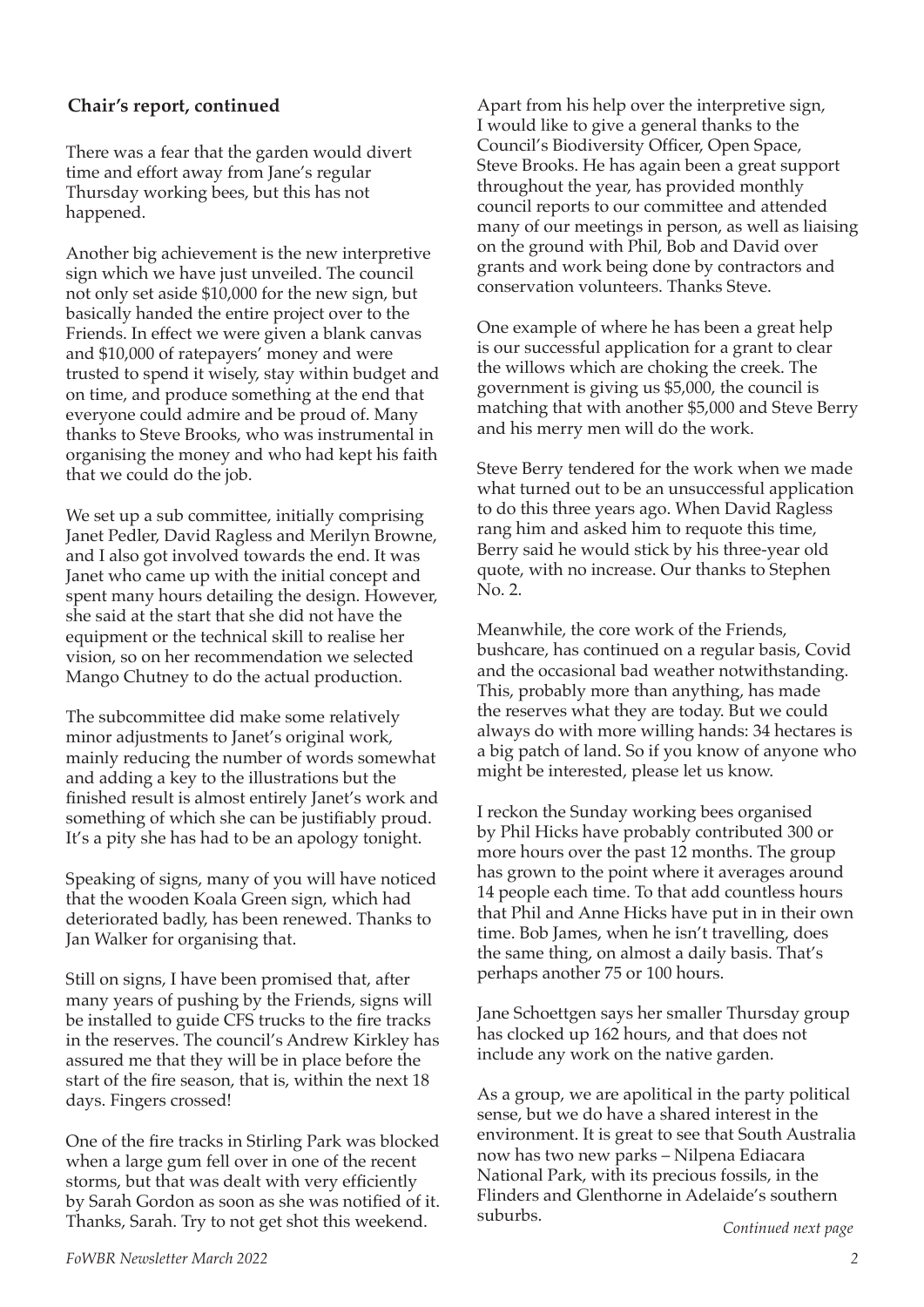Unfortunately our Patron, Professor Chris Daniels, is an apology tonight. Among many other things, he is presiding member of Green Adelaide, and in that role he is leading the charge to have Adelaide designated as a National Park City. If he were here, I am sure he would urge you to sign the Adelaide Charter in support of that idea, and I personally hope you will jump online and do so, if you haven't already. I have some bumf about it here, if you are interested.

Last year Iris Iwanicki gave us a heads up about the threats to the environment and heritage inherent in the new state-wide planning code. You only have to look at the proposed riverbank development along the Torrens to realise how right she was.

How any government can back the push to make Adelaide a National Park City and at the same time carve 70 hectares out of the parklands to allow developers to build a stadium, car parks and multi-storey buildings along both sides of the Torrens, with residential apartments, shops and cafes, is hard to understand - until you realise that we are all extras in an episode of *Yes, Minister*.

Welcome to the State of Cognitive Dissonance, Minister.

One thing you can do is help us continue to defend and improve our own patch of green, by joining the committee. It's not hard. Some of us drink wine, none of us bite. We only meet ten times a year, eleven if you include the Christmas get-together with partners and friends. It's worthwhile and can be very satisfying to know that you have contributed to protecting and improving these four reserves.

This year we have an extra vacancy, because unfortunately Marilyn Forward is retiring from the committee. She says she will still come to working bees when she can, but she no longer does evening meetings. Over the years in her own quiet way she has made a significant contribution to the committee. Since 1974 she has putting together extensive displays and with the help of her husband David, has been setting them up at the Stirling Market, Laneways, conferences, workshops and various council events.

So do we have any nominations for the committee?

It is not too late to nominate yourself now, if you wish. You just need a seconder. Do we have any takers?

In that case, I propose that the exsting committee, with the exception of Marilyn, be re-elected. All those in favour? Any against?

In line with our usual procedure, the first meeting of the 'new' committee will elect its own office bearers.

That concludes the formal business of the meeting. I now invite Chris James to introduce our guest speaker.



*TA – DA! Council Biodiversity Officer Steven Brooks and Councillor John Kemp, rugged up against the unseasonable weather, officially unveil the new Woorabinda information sign at the start of the AGM in November.*

*The sign, funded by the Adelaide Hills Council, reflects the Reserves' biodiversity, history, Aboriginal heritage and the work of the Friends of Woorabinda.*

*It was designed by Janet Pedler, with input from a small subcommittee of the Friends. It was put together by Mango Chutney and printed by ecept.* 

*FoWBR Newsletter March 2022 3*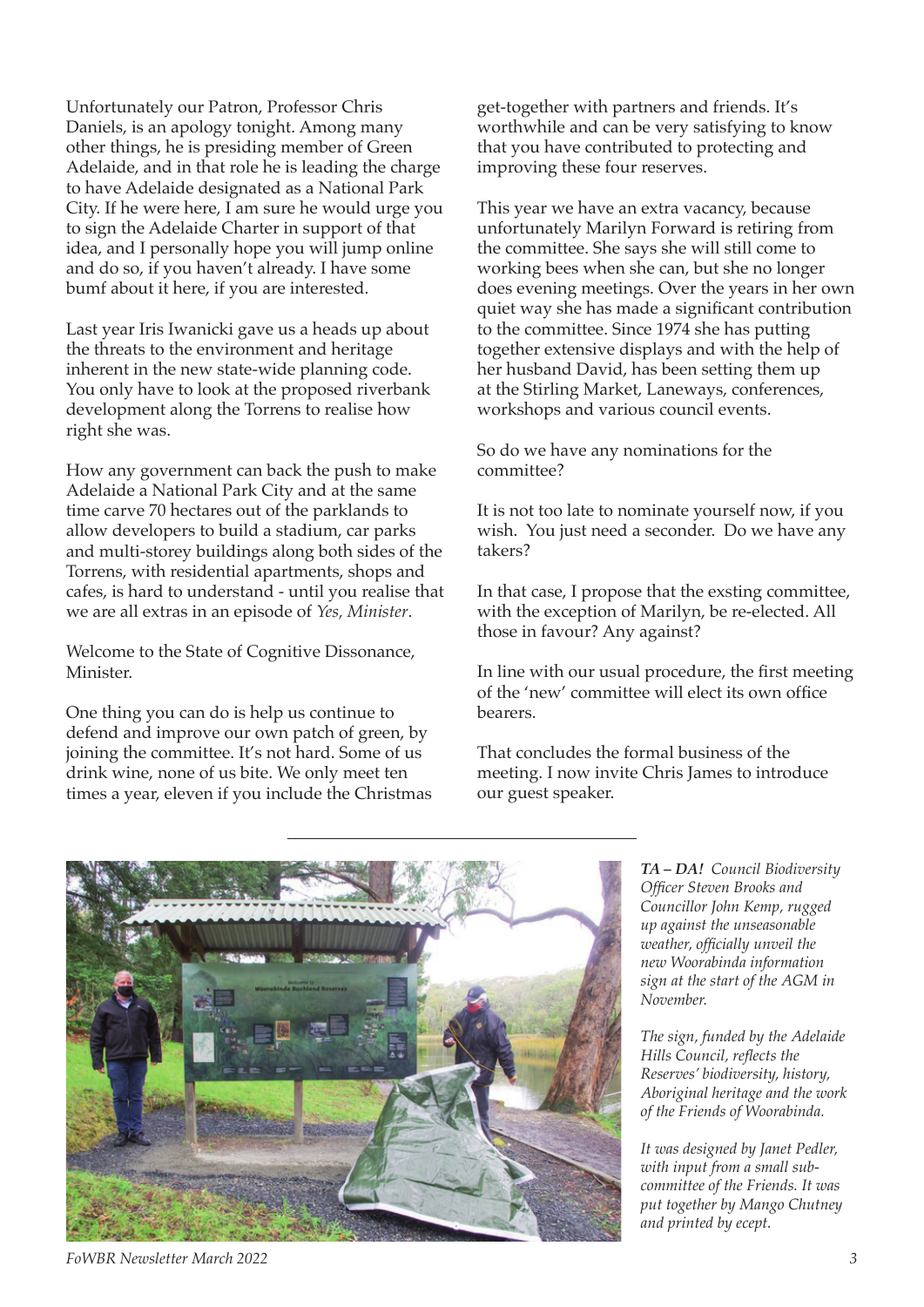## **Signs of intent – and discontent**

Eight years ago a fire in the Woorabinda scrub gave a new impetus to improving fire tracks in the reserves.

The dead-end Hender track was completed, forming a loop with two access/entrance points on Hender Road. The council had already built the concrete causeway across the creek in the Stirling Park reserve, enabling fire trucks to drive through from Branch Road to Keroma Drive, and levelled a section on the route along the back of Ethel Street.

Since then, council staff have continued to keep the tracks clear, trimming branches and responding quickly when notified that that a tree has fallen across one of the tracks.

But as the 2014 fire demonstrated, it is virtually impossible for CFS volunteers not familiar with the reserves to know where the tracks are. The Friends have for years been urging the council to install signposts that would show the CFS how to get rapid access to any fire, and in particular to protect houses that border the reserves.

Now at last signposts have been installed but there are not enough of them and confusingly, the railway track between Woorabinda Drive and the end of Linwood has been relabelled as the Keroma track.

Part of the problem is that is that some of the tracks do not meet the minimum State standard for fire tracks.

CFS Mt Lofty deputy group officer Kevin Maciunas, asked by the council to assess the tracks, has judged most of them as unsuitable for the big bushfire trucks.

"The 'tracks' are very, very marginal in terms of suitability for use if something was happening ... donning my bushcare hat: you'd lose a heck of a lot of native vegetation to make a parks/CFS type fire track along (say) the railway line.

"You'd be looking at 3x the width, with thinning of vegetation along the length and some fair amount of tree removal to ease the tight access around trees. Plus earthworks because it ain't flat!"

Unfortunately the Friends were not invited to join Kevin on his inspection tour and it is not clear exactly where he went.

Sadly, Kevin is out of action for the foreseeable future. He was leading a strike team at the Coles bushfire near Lucindale in the south-east in January when a large tree branch fell, killing CFS volunteer Louise Hincks. Standing beside her, Kevin 'escaped' with serious injuries including broken ribs and vertebrae.

The Friends would argue that the minimum standard fire track of four to five metres width is not necessary in the reserves because the tracks are very short and are open at both ends. All have at least one place where trucks could be turned to go back the way they came.

Friends chair and CFS life member Brian Donaghy has suggested that the smaller tracks should be classified as 'asset protection access', on a par with driveways on private property.

Aldgate CFS volunteers have already driven a large bushfire truck over most if not all of the fire tracks on a number of occasions in the past. All fires start small and can be easily dealt with if you can get there quickly enough.

The Friends will continue to press for clear and rapid access to protect adjoining properties.

In the meantime, Councillor John Kemp, a trained cartographer, has volunteered to produce an updated map of the trails and local water points, for distribution to the local CFS brigades.



*The creek crossing in Stirling Park showing the still unmarked opening giving emergency access to the track to Keroma Drive*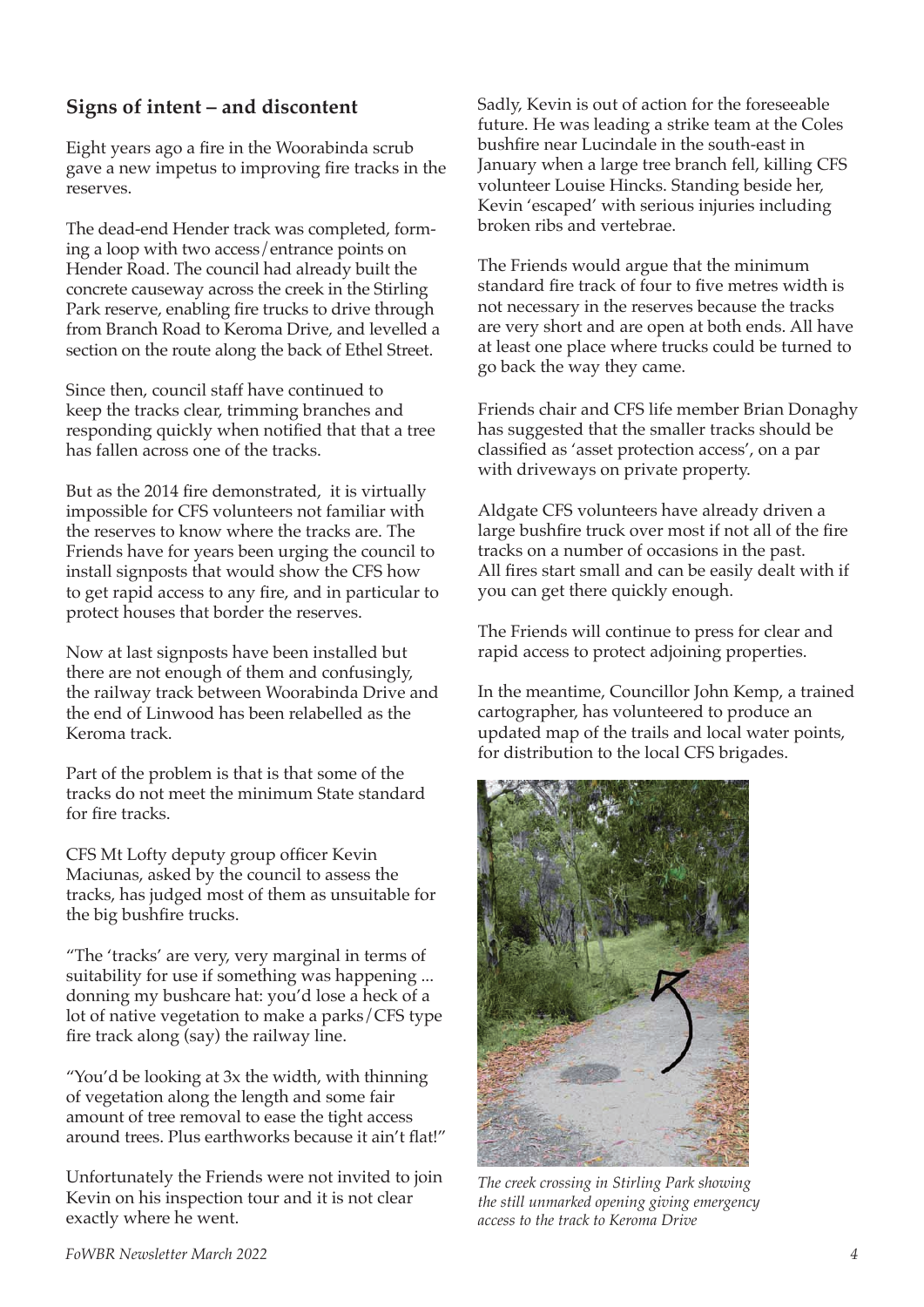# **Adelaide 100**

In late February, three Committee members met with Meridee Jensen, AHC Trails Officer, to identify locations for Adelaide 100 walking trail signs through Woorabinda Bushland Reserves (WBR). Wherever possible, existing posts will be utilised to avoid 'sign clutter'.

Adelaide 100 is a long distance walking and cycling trail which connects existing tracks and paths to form a 100 km + circuit of the city and suburbs. It takes in the coastline from Kingston Park to Henley Beach, then follows the River Torrens inland to Paradise. From there the trail traverses Black Hill and Morialta Conservation

Parks and wends its way to Mount George Conservation Park before coming through WBR and on to Mark Oliphant Conservation Park, Belair National Park and back to the coast.

Walking all or part of the circuit can begin at any point along the route.

Much of the route has now been signposted and completion of the remainder is scheduled for early this year.

A map of the route and more information can be found on the trail's website, https://adelaide100. com.au .

# **Emerging Minds**

Lou Turner has 'multiple birthlines'. One of the strongest is his Aboriginal heritage – his Aboriginal grandmother was born in Central Australia, but was taken from her family at the age of four and sent to Darwin. Years later her daughter, Lou's mother, was also taken as a young girl.

Now the father of three, including two sons, Lou works for a community organisation dealing with the impact of trauma.

He was invited to take part in a video project for Emerging Minds, the children's mental health group. Rosie Schellen, who is running this *Rebuilding our Shields* project, interviewed him on camera at the foot of the Shield Tree in the Hender Reserve in late February.

Lou spoke of his own history, of the challenges faced by Aboriginal parents, particularly Aboriginal men, in modern Australia, and how those dealing with anger and the impact of racism and ignorance can be helped to become more resilient.

"You have to be genuine, to be open, to be curious and humble. It is about understanding that other person's life," he said.

He also touched on identity politics, the negative narrative embraced by some media outlets, and even the importance of the Woorabinda Bushland Reserves.

"This is where I live and it is where I come with my family to get grounded," he said.

It was a place which had long had significance for local Aboriginal people and so it was also about relationships with people and country.

The video will be available on the Emerging Minds website ( www.emergingminds.com.au ) in September.



*Lou Turner in discussion with Rosie Schellen in Hender Reserve. Video by Artist Made Productions team, Ian Bone and Victor Koolmatrie*

*FoWBR Newsletter March 2022 5*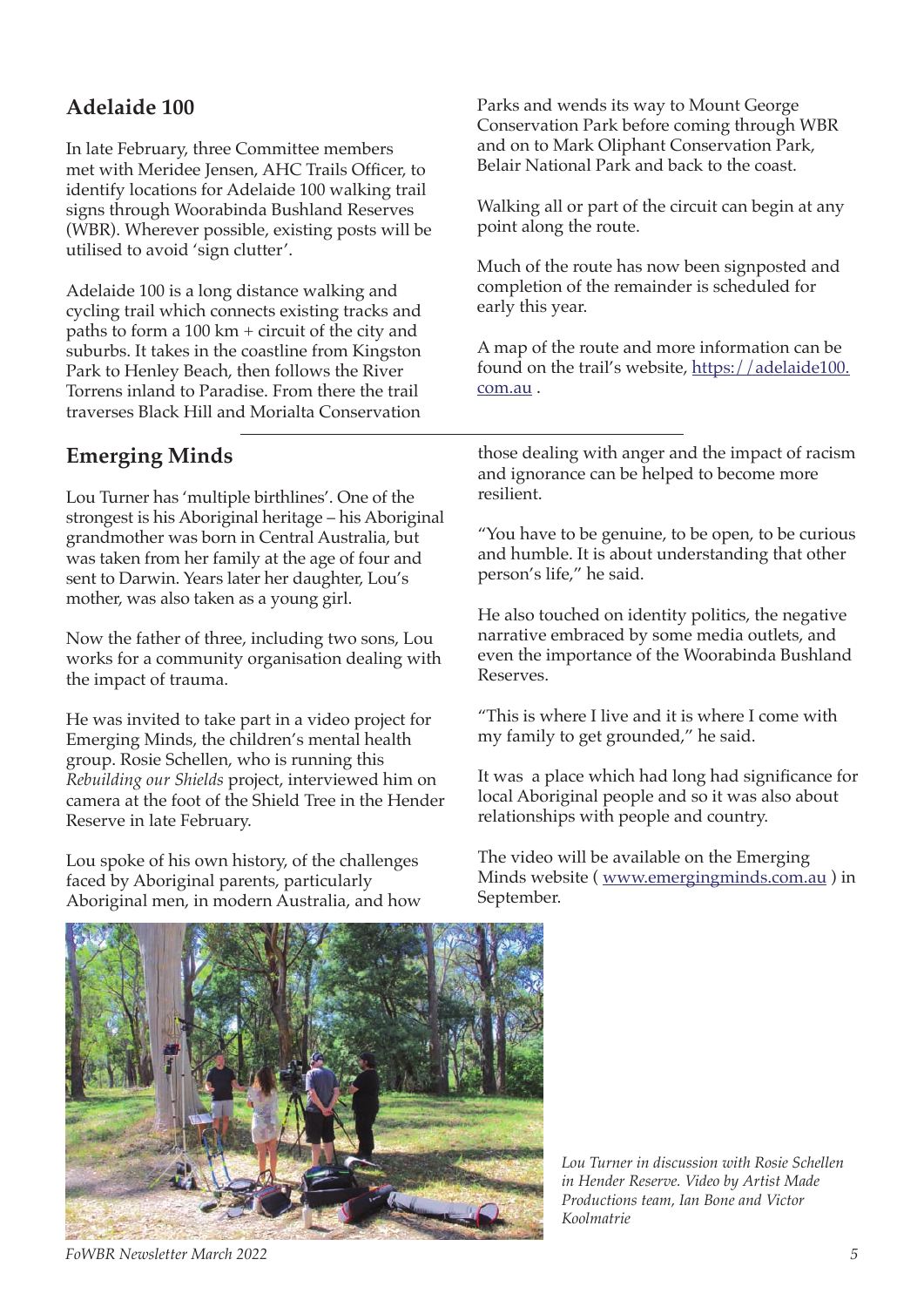# **Bushcare working bee report**

Our four Sunday bushcare working bees held since the working bee report in the previous Newsletter were attended by an average of 12 volunteers.

As usual, much of our work involved followingup invasive weed regrowth in areas where we had already undertaken work in recent years. For example, in our February working bee in Woorabinda Reserve we spent some time cutting and swabbing Blackberry regrowth near the junction of the path south from the lake and the track along the railway line. On the other hand, in our November working bee which was also in Woorabinda Reserve, we swabbed Watsonia in an area of good quality native vegetation where we had not previously worked. At the same time we followed-up earlier work on Watsonia in adjoining areas.

A similar approach was adopted in our other two working bees, one in Madurta Reserve and one in Stirling Park. In the north east of Madurta Reserve we followed-up work undertaken a few years ago by Conservation Volunteers Australia teams funded by Council and FoWBR volunteers while in Stirling Park we continued working on mainly Blackberry and Ivy regrowth in the revegetation area in the valley between the Branch Road and Ethel Tracks

Once again, we have made good progress in the areas in which we have worked and overall there is a long term improvement in the level of weeds in the good bush and surrounding areas but there is always fresh weed regrowth to follow-up and there are still a few areas in which we have yet to make an impression..

Since the previous report we have welcomed new working bee members Bhu and Robin, and are always keen to welcome new members.

# **Heathfield High School students 'clean-up' in Hender Reserve**

On the morning of 7 December, 12 year 9 students from Heathfield High School undertook a 'cleanup session' and removed ivy growing up and around trees in Hender Reserve, not far from the school grounds. They were supported by three teachers, two Council staff members and three FoWBR volunteers.

The 'clean-up' was the idea of one of the teachers, Robin Parsons, who walks through WBR on his way to and from the school. It was planned by Robin and another teacher, Nathan Daniell, in consultation with FoWBR members and Council's Natural Resources staff members. FoWBR members recommended that Hender Reserve

would be a suitable venue for the activity as some of the ivy there was more easily accessible than other parts of WBR where much of the ivy is surrounded by blackberries or is in areas that can be relatively difficult to access.

Ivy reduces the availability of nutrients and water to the trees it grows around and inhibits the growth of native vegetation.

The success of the 'clean-up' was evidenced by a large Council trailer load of Ivy, positive feedback received from the participating students and the fact that the teachers said that they would like to arrange similar events in future.



*The work group*

*The results of the work group's efforts*

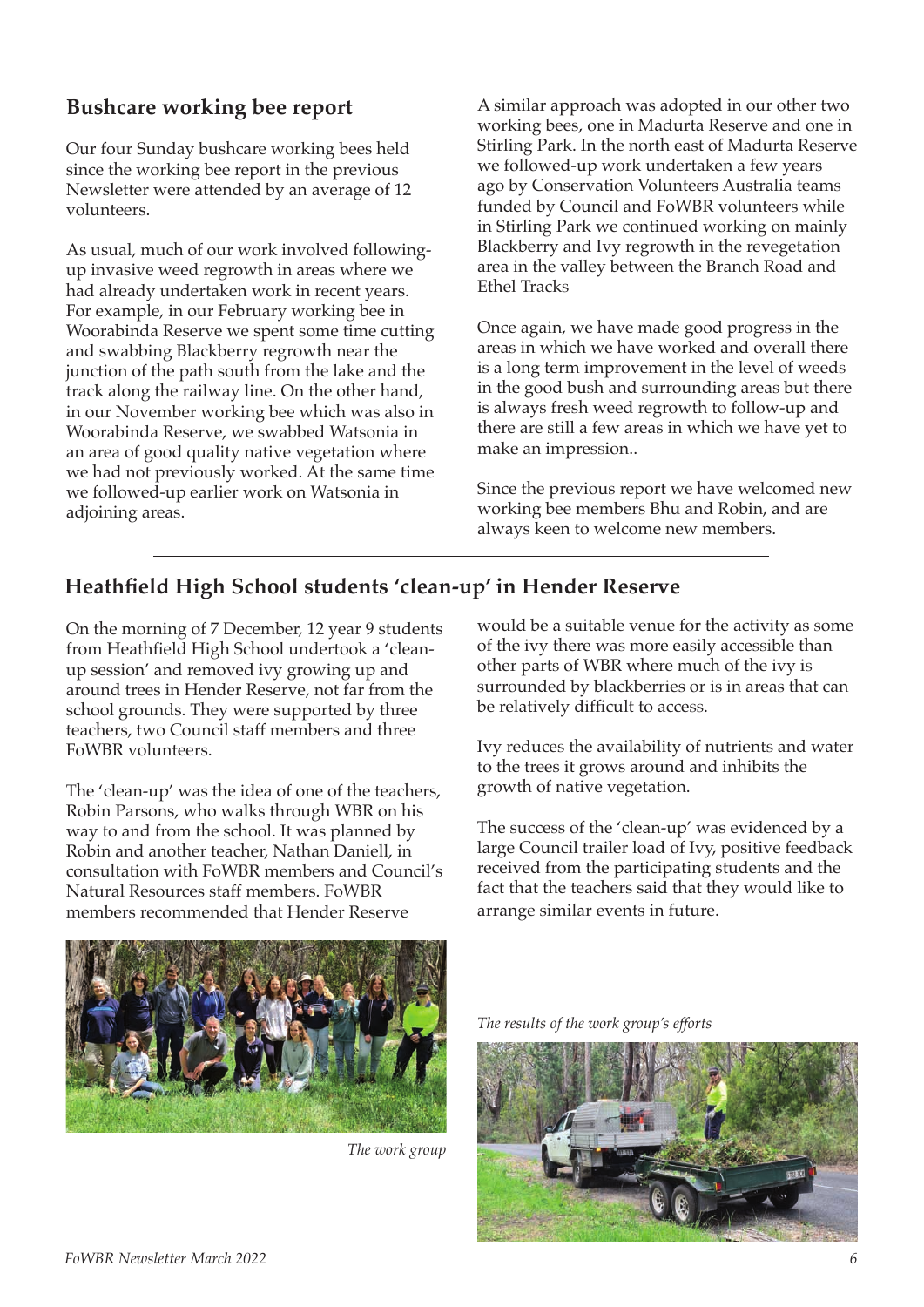

C/- 3 Branch Road, Aldgate, SA 5154 ABN 82 579 085 755 Web site: **www.woorabinda.org** Email: **woorabinda@internode.on.net**

# **2022 Bushcare Working Bee Calendar**

## *SUNDAY Working Bees 2022 – 9 am to 11 am*

| <b>Date</b>  | <b>Location</b>      | <b>Meeting Place</b> |  |
|--------------|----------------------|----------------------|--|
| February 20  | Woorabinda           | Woorabinda Drive     |  |
| March 20     | Madurta              | Madurta Avenue       |  |
| April 10 *   | <b>Stirling Park</b> | <b>Branch Road</b>   |  |
| May 15       | Woorabinda           | Woorabinda Drive     |  |
| June 19      | Woorabinda           | Woorabinda Drive     |  |
| July 17      | <b>Stirling Park</b> | <b>Branch Road</b>   |  |
| August 21    | Woorabinda           | Woorabinda Drive     |  |
| September 18 | Woorabinda           | Woorabinda Drive     |  |
| October 16   | Madurta              | Madurta Avenue       |  |
| November 20  | Woorabinda           | Woorabinda Drive     |  |
| December 18  | <b>Stirling Park</b> | <b>Branch Road</b>   |  |

\* Sunday April 10 is the second Sunday of the month, as the third Sunday is Easter Day.

## *THURSDAY Working bees 2022 – 9 am to 11 am – last Thursday each month*

| February 24 | March 31  | April 28     | May 26     | June 30       |
|-------------|-----------|--------------|------------|---------------|
| July 28     | August 25 | September 29 | October 27 | └ November 24 |

The locations of the Thursday working bees can vary, so call Jane (8339 7245) for the location of the next working bee to join in.

## *Come and join in!*

Our bushcare working bees help to restore native bush by removing invasive weeds. Everyone is invited to join in at any time. All are welcome, including experienced volunteers and those who are not. People new to bushcare will receive help on-site from FoWBR members to recognize plant species and to carry out basic minimal disturbance weeding. The working bees finish with some morning tea. It's lots of fun!

To receive reminder notices for the Sunday working bees, or to find out more about them, call Phillip Hicks (0437 812 870) or email lhicks@chariot.net.au . If you are interested in the Thursday working bees, call Jane Schoettgen on 8339 7245.